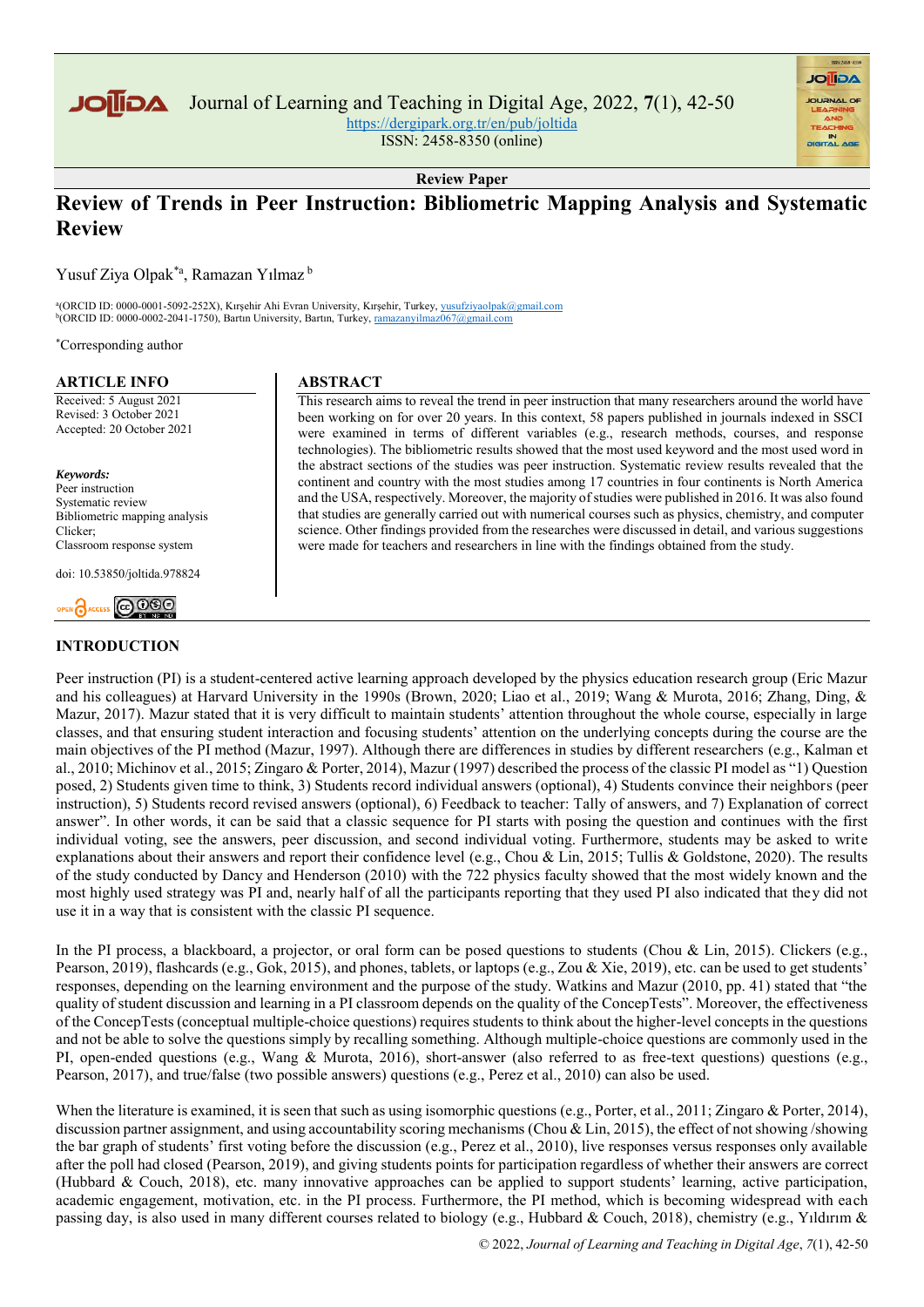Canpolat, 2019), computer science (e.g., Adawi et al., 2016), economics (e.g., Ghosh & Renna, 2009), mathematics (e.g., Olpak et al., 2018), medical science (e.g., Versteeg et al., 2019), and science (e.g., Jones et al., 2012), etc. from different disciplines. Moreover, in the study conducted by Henderson (2019), it was stated that PI is one of the most popular research-based instructional practices in STEM education. However, to date, no study has examined the recent trends in PI. In this context, unlike previous research (e.g. Balta et al., 2017; Vickrey et al., 2015), this research aimed to reveal the trends in PI. For this purpose, answers to the following questions were sought:

- What were the most frequently used keywords in the reviewed articles?
- What were the most frequently used words in the abstract sections of in the reviewed articles?
- Where, when, and by whom were the reviewed articles published?
- What was the geographical distribution of the reviewed articles?
- What was the distribution of the reviewed articles according to the research methods used?
- What was the distribution of the reviewed articles according to the course studied?
- What types of participants were selected in the reviewed articles?
- What types of response technologies were selected in the reviewed articles?

### **METHOD**

### **Selection of Studies**

In studies aiming to reveal trends in a specific research area, many different criteria can be taken into account in the selection of relevant studies (e.g., Akçayır & Akçayır, 2018; Kim & Gurvitch, 2020). In this context, the following search criteria were applied in the advanced search section of the Web of Science (WOS) Core Collection database on February 8th, 2021 (TI = "peer instruction" or AK = "peer instruction" or AB = "peer instruction", Language: English, Document Types: Article or Review, Timespan: 1997- 2020, Indexes: SSCI). Thus, a total of 101 papers with the words Peer Instruction, Peer instruction or peer instruction, etc. in the title/keywords/abstract, written in English and published in journals indexed SSCI between 1997-2020 were found. However, the full text of 8 of these papers could not be accessed and downloaded. The full text of the remaining 93 studies was downloaded to a computer in electronic format. The downloaded papers were examined in detail by considering the criteria specified in [Table 1](#page-1-0) in terms of their suitability for this study. As seen in [Figure 1,](#page-1-1) 58 articles related to the purpose of the present study were obtained as a result of the examination made by the researchers.

<span id="page-1-0"></span>**Table 1.** Article selection criteria

| Inclusion Criteria                                   | Exclusion Criteria                                 |
|------------------------------------------------------|----------------------------------------------------|
| Peer instruction is the primary content focus        | Research in different contexts despite meeting the |
|                                                      | search criteria                                    |
| Papers should be listed in WOS, indexed in SSCI, and | Studies that were editorials and article reviews   |
| written in English                                   |                                                    |



<span id="page-1-1"></span>**Figure 1. Search strategy** 

43 © 2022, *Journal of Learning and Teaching in Digital Age*, *7*(1), 42-50 The search results completed in the advanced search section of WOS were refined to show 58 papers to be studied within the scope of the research, on the date of February  $8<sup>th</sup>$  of 2021. The bibliometric information for these 58 papers was downloaded by selecting the 'full record and cited references' option and saved as a tab-delimited (Win) text file. The text file obtained from WOS was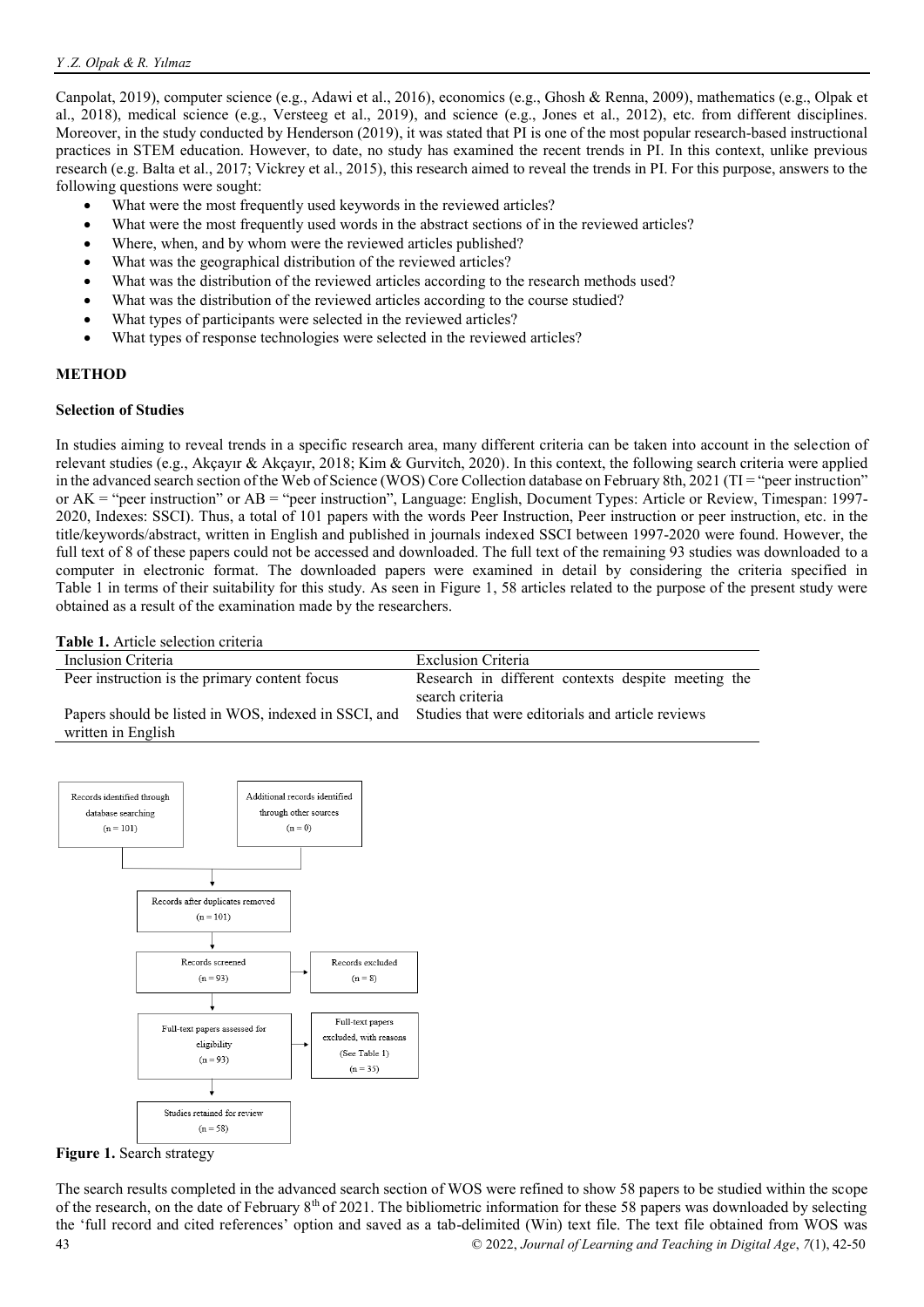transformed to a Microsoft Excel format. Considering the BMA to be made using the VOSviewer software tool, several identifiers of the articles (e.g., Year Published, Author Keywords, and Abstract) were carefully examined and necessary manual corrections applied. The data in the Microsoft Excel file were transferred back to a tab-delimited (Win) text file for BMA using the VOSviewer. Besides, the citation reports related to 58 studies were downloaded as a Microsoft Excel file. Furthermore, the Microsoft Excel files for 'citation reports' and 'full record and cited references' were combined into a single Microsoft Excel file, and the final dataset was obtained (58 records).

### **Data Analysis**

In the current study, the publication classification form (PCF) similar to previous studies (e.g., Akçayır & Akçayır, 2016; Crompton & Burke, 2018) was used by researchers after some arrangements were applied. In addition to the dataset, column headings in the PCF were added, and the relevant fields were filled in for each paper by the researchers. The data obtained from the PCF were analyzed using descriptive statistics, and the VOSviewer was used for the analysis of the most used keywords and the most used words in abstract sections of the reviewed papers.

### **RESULTS**

### **Most Frequently Used Keywords**

Since 23 (39.66%) out of 58 papers did not have keywords, these analyzes were made according to the data in the studies where keywords entries were made. As seen in Figure 2, the results showed that the most used keywords are peer instruction  $(f=27)$ , collaborative learning (f=7), clickers (f=6), active learning (f=5), and higher education (f=5), respectively.



**Figure 2.** The most used keywords

# **Most Used Words in Abstract Sections**

As seen in Figure 3, the results showed that the most used words in the abstract sections of the reviewed papers are peer instruction (f=50), question (f=31), group (f=24), effect (f=16), and instructor (f=15), respectively.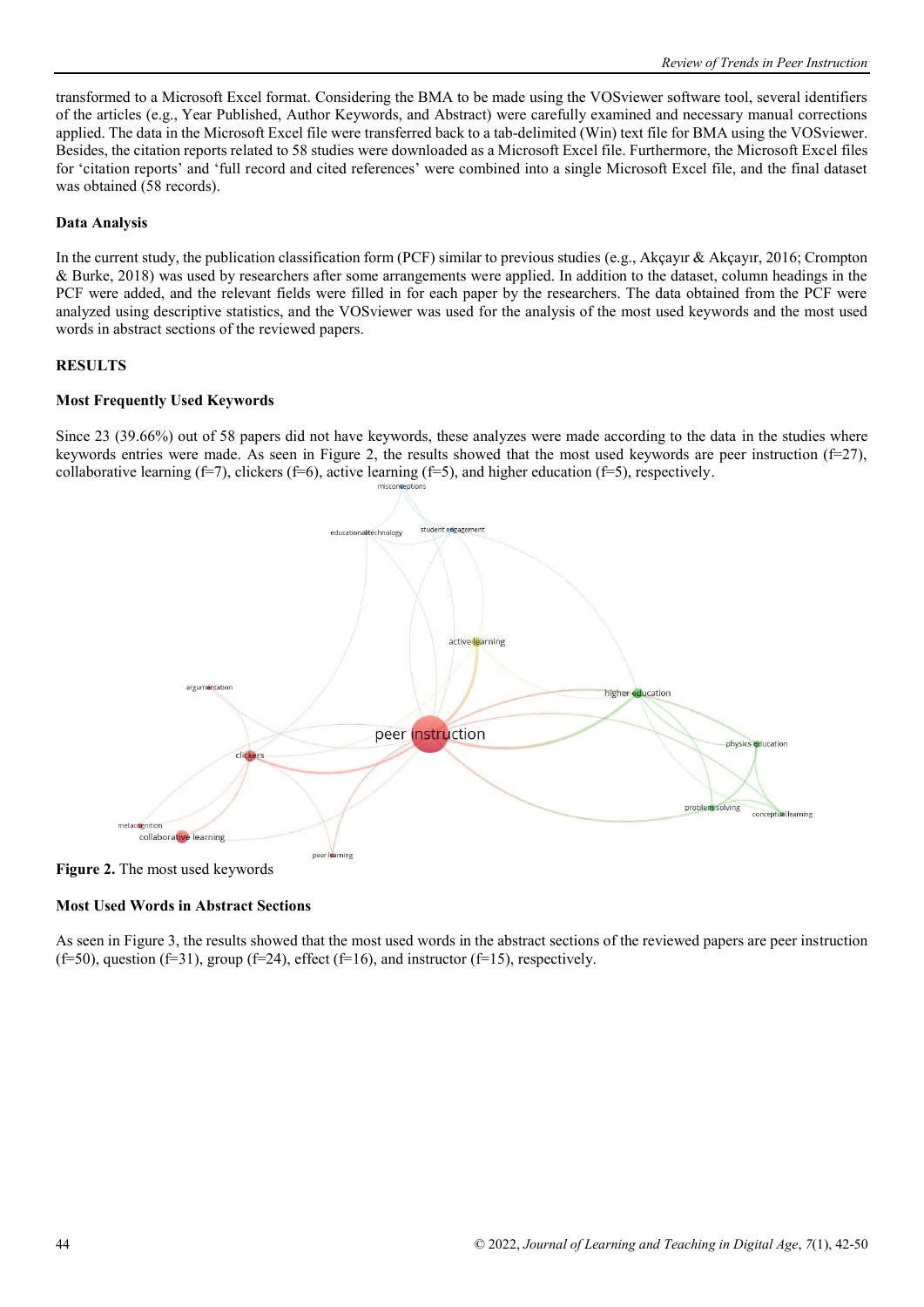

**Figure 3.** The most used words in abstract sections

# **Authors and Publication Years**

58 articles reviewed within the scope of this research were produced by 125 authors from 17 countries. Besides the results also revealed that 104 authors took part in one article, 17 authors in two articles, one author in three articles, two authors in four articles, and one author in five articles. According to Table 2, the highest number of articles were published in 2016 (*n*=9), and most of the published articles were conducted by two (*n*=16) or three (*n*=16) authors. Although searches have been made since 1997, no articles that meet the criteria have been published 1997-2003, and there has been uninterrupted publication since 2009.

|                  |                | Number of authors |                |                |                |                |       |
|------------------|----------------|-------------------|----------------|----------------|----------------|----------------|-------|
| Publication year | $\mathbf{1}$   | $\overline{2}$    | 3              | $\overline{4}$ | 5              | 6              | Total |
| 2003             |                | 1                 |                |                |                |                |       |
| 2009             |                | $\overline{2}$    |                |                |                |                | 3     |
| 2010             |                | 1                 | $\overline{2}$ |                |                | 1              | 5     |
| 2011             | 1              | 1                 |                |                |                |                | 2     |
| 2012             |                | 1                 | 1              |                |                |                | 3     |
| 2013             |                |                   |                |                |                |                |       |
| 2014             |                | 1                 |                | 1              | $\overline{2}$ |                | 5     |
| 2015             | 1              | $\mathbf{I}$      | 1              | 1              | 3              |                |       |
| 2016             |                | 1                 | 6              | $\overline{2}$ |                |                | 9     |
| 2017             | $\overline{2}$ |                   | $\overline{2}$ | 1              |                |                | 5     |
| 2018             | $\overline{2}$ | 3                 |                |                |                |                | 6     |
| 2019             | $\overline{2}$ | 3                 |                | 1              |                | 1              | 8     |
| 2020             |                | 1                 |                |                |                |                | 3     |
| Total            | 13             | 16                | 16             | 6              | 5              | $\overline{2}$ | 58    |

**Table 2.** The distribution of articles in terms of publication years and number of authors

### **Journals**

The 58 papers reviewed in this study were published in 32 journals in total, only one article was published in 22 of these journals. Furthermore, two papers in four journals, three papers in four journals, and eight papers in two journals were published. The journals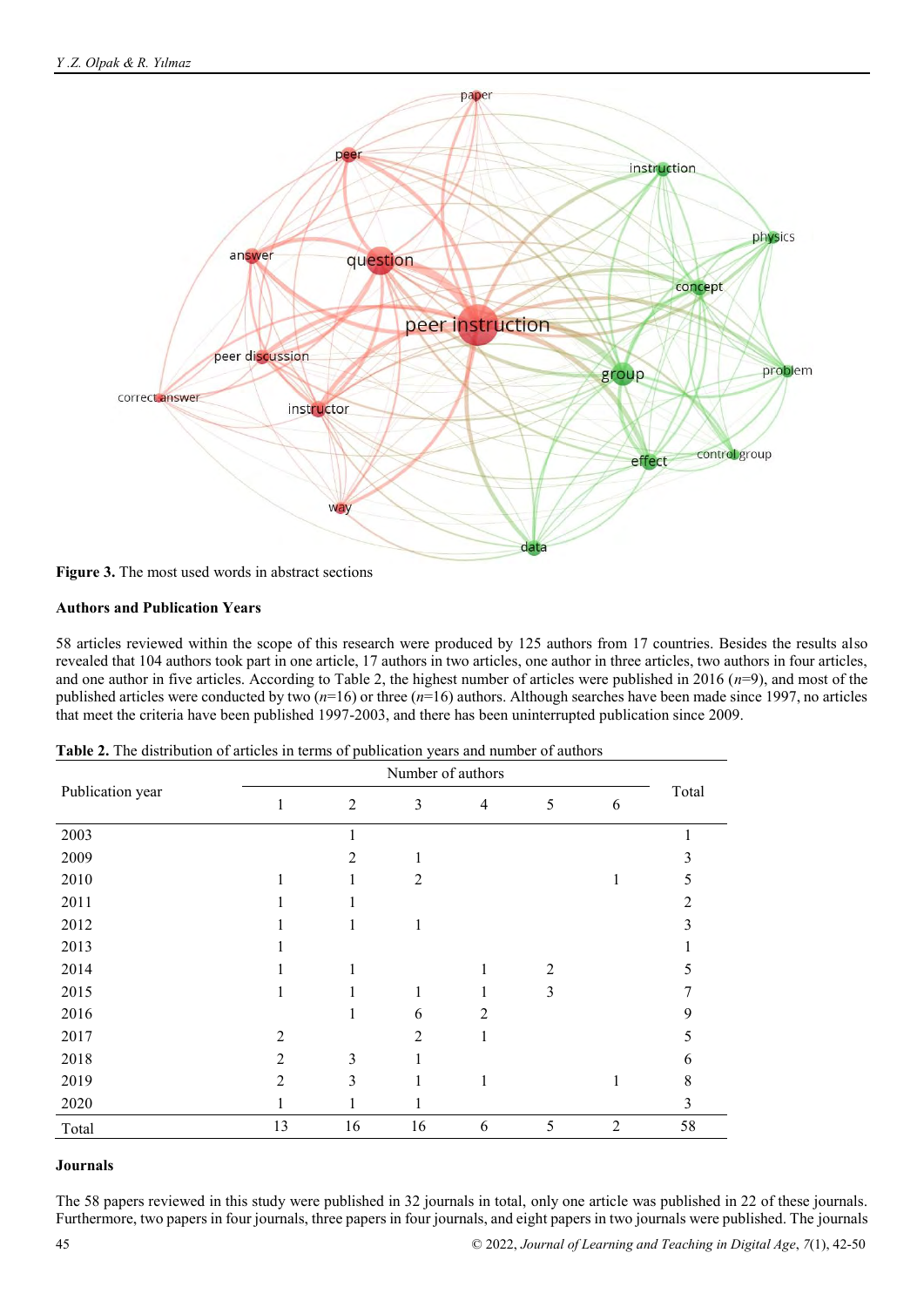with the highest number of articles published were Physical Review Physics Education Research (8 documents) and Physical Review Special Topics - Physics Education Research (8 documents).

# **Geographical Distribution**

Geographically, the studies were conducted in 17 countries on four continents (see Figure 4). In meta-analysis or literature review studies conducted by more than one researcher, the country of the first author was classified as the country where the study was conducted. Similarly, if the country in which the study was conducted was not clearly stated, the country of the first author was used. Finally, Turkey and Kazakhstan, even though the territory in both Asia and Europe, studies in these countries are classified as Asia. The continent with the highest number of studies in North America (*n*=25), followed by Asia (*n*=17), Europe (*n*=15), and South America (*n*=1). Also, among the countries, the USA was the country with the highest number of studies (*n*=20), followed by Turkey (*n*=7), the UK (*n*=6), and France (*n*=5).

# Countries of Study

|                    | China $(2)$                       | Kazakhstan (1) Thailand (1) |                 |
|--------------------|-----------------------------------|-----------------------------|-----------------|
|                    | Hong Kong $(1)$ Philippines $(1)$ |                             | Turkey (7)      |
|                    | Japan(1)                          | Taiwan (3)                  |                 |
|                    |                                   |                             |                 |
| Europe $(15)$      |                                   |                             |                 |
|                    | France (5)                        | Norway (1)                  | UK(6)           |
|                    | Netherlands $(1)$ Sweden $(2)$    |                             |                 |
|                    |                                   |                             |                 |
| North America (25) |                                   |                             |                 |
|                    | Canada (4)                        | Mexico (1)                  | <b>USA</b> (20) |
|                    |                                   |                             |                 |

**Figure 4.** Geographical distribution

# **Research Method**

As seen in Table 3, quantitative research methods (*n*=32) were the most common research method, followed by mixed-method studies ( $n=15$ ), qualitative studies ( $n=8$ ), and other research methods (literature review, meta-analysis, or theoretical studies) studies  $(n=3)$ .

# **Course**

In the reviewed papers; it is seen that (see Table 3) studies are generally carried out with numerical courses such as physics  $(n=30)$ , chemistry  $(n=7)$ , and computer science  $(n=5)$ . While creating the frequencies as seen in Table 3 for the reviewed papers; if more than one course in the same discipline (e.g., Liao et al., 2019) was carried out in a study, the frequency of the relevant discipline was increased by one. However, if more than one course from different disciplines was studied in a study (e.g., Aricò & Lancaster, 2018), the frequency of all related disciplines was increased by one. The course in which the research was conducted was classified as 'Not specified' if it was unspecified or undetermined. Finally, in some studies (Hung, 2017; Zou & Xie, 2019), the courses classified as 'Languages' (English writing course, and learning English as a foreign language) are related to English.

# **Type of Participant**

Participants in the studies were classified similarly to earlier review studies (e.g., Akçayır & Akçayır, 2016). However, since it is not possible to make a type of participants classification (e.g., unspecified or undetermined) for some papers (e.g., Knight & Brame, 2018), 'Not specified' has been added to the options. Moreover, for studies with more than one type of participant (e.g., Nitta, 2010), the 'Mixed' option was added. As seen in Table 3, the majority of the participants were higher education students (77.59%) in the reviewed articles.

### **Response Technology**

In the current study, the technology used in the question and answer process of PI was called response technology. When the literature is examined, it is seen that the technologies used for this purpose are named in different ways in different studies. For example, different terms such as electronic voting systems (e.g., Wood et al., 2016), electronic classroom response system (e.g., Turpen & Finkelstein, 2010), classroom response system (e.g., Zhang et al., 2017), or student response systems (e.g., Hung, 2017)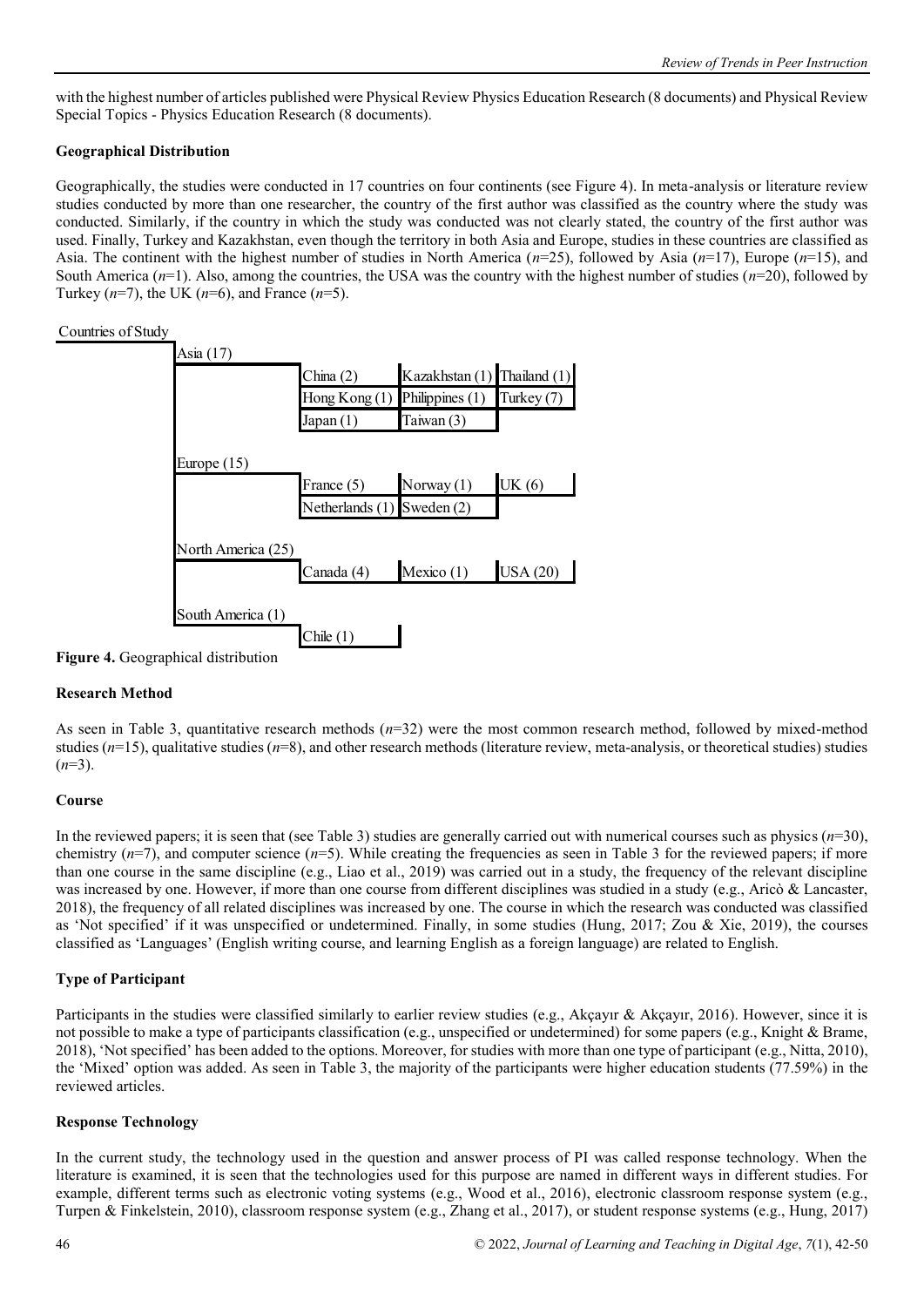can be preferred instead of clickers. As indicated in Table 3, clickers (*n*=33) were the most common response technology in the reviewed papers.

| $\#$                              | Number of articles |
|-----------------------------------|--------------------|
| Research methods                  |                    |
| Quantitative                      | 32                 |
| Qualitative                       | 8                  |
| Mixed                             | 15                 |
| Other                             | 3                  |
| Course                            |                    |
| <b>Biology</b>                    | $\overline{2}$     |
| Chemistry                         | 7                  |
| Computer science                  | 5                  |
| Economics                         | 3                  |
| Languages                         | $\overline{2}$     |
| Mathematics                       | $\overline{2}$     |
| Medical science                   | $\overline{2}$     |
| Not specified                     | $\overline{3}$     |
| Physics                           | 30                 |
| Psychology                        | $\overline{2}$     |
| Science                           | $\mathbf{1}$       |
| Type of participant               |                    |
| Faculty                           | 3                  |
| Higher education                  | 45                 |
| $K-12$                            | 5                  |
| Mixed                             | $\overline{2}$     |
| Not specified                     | 3                  |
| Response technology               |                    |
| Clickers                          | 33                 |
| Flashcards or hands-on            | 7                  |
| Not specified                     | 7                  |
| Paper-pencil                      | 5                  |
| Phones, tablets, or laptops, etc. | 8                  |

**Table 3.** Research method, course, type of participant, and response technology

### **DISCUSSION**

This study aimed to reveal recent trends in the PI using BMA and systematic review, and 58 studies were examined. The BMA results indicated that the most used keywords in the reviewed papers were: peer instruction, collaborative learning, clickers, active learning, and higher education. These results showed that the reviewed studies are based on the PI and its key points. Furthermore, it can be said that these results are consistent with the other findings of the current study. Because the findings of the present research showed that clickers are the most common response technologies and the majority of the participants were higher education students. Moreover, considering that PI is an active learning approach that supports collaborative learning (Balta et al., 2017; Michinov et al., 2015), it can be said that this also supports the findings on keywords. Besides, the most used words in the studies' abstract sections were peer instruction, question, group, effect, and instructor which also support these findings.

Considering the number of authors of the reviewed studies, since all but 13 (22.41%) include more than one author, this finding suggests a trend towards more collaborative work amongst researchers. Looking at the publication year of each article, it was seen that a total of 43 articles (74.14%) were published in the last 7 years (since 2014), and that interest in the PI has increased in recent years. This may be due to the fact that technologies that can be used in the PI method in parallel with the development of communication technologies are cheaper and easily accessible. For example, in the study conducted by Chien et al. (2015), it was stated that the use of clickers, which are frequently used in the question and answer process of PI, is increasingly widespread and it is estimated that millions of clickers are sold to schools around the world each year. Furthermore, the results showed that the most preferred journals were Physical Review Physics Education Research and Physical Review Special Topics - Physics Education Research. The publication of more articles in these journals related to physics education research may be due to the fact that PI is developed by the physics education research group (e.g., Zhang et al., 2017).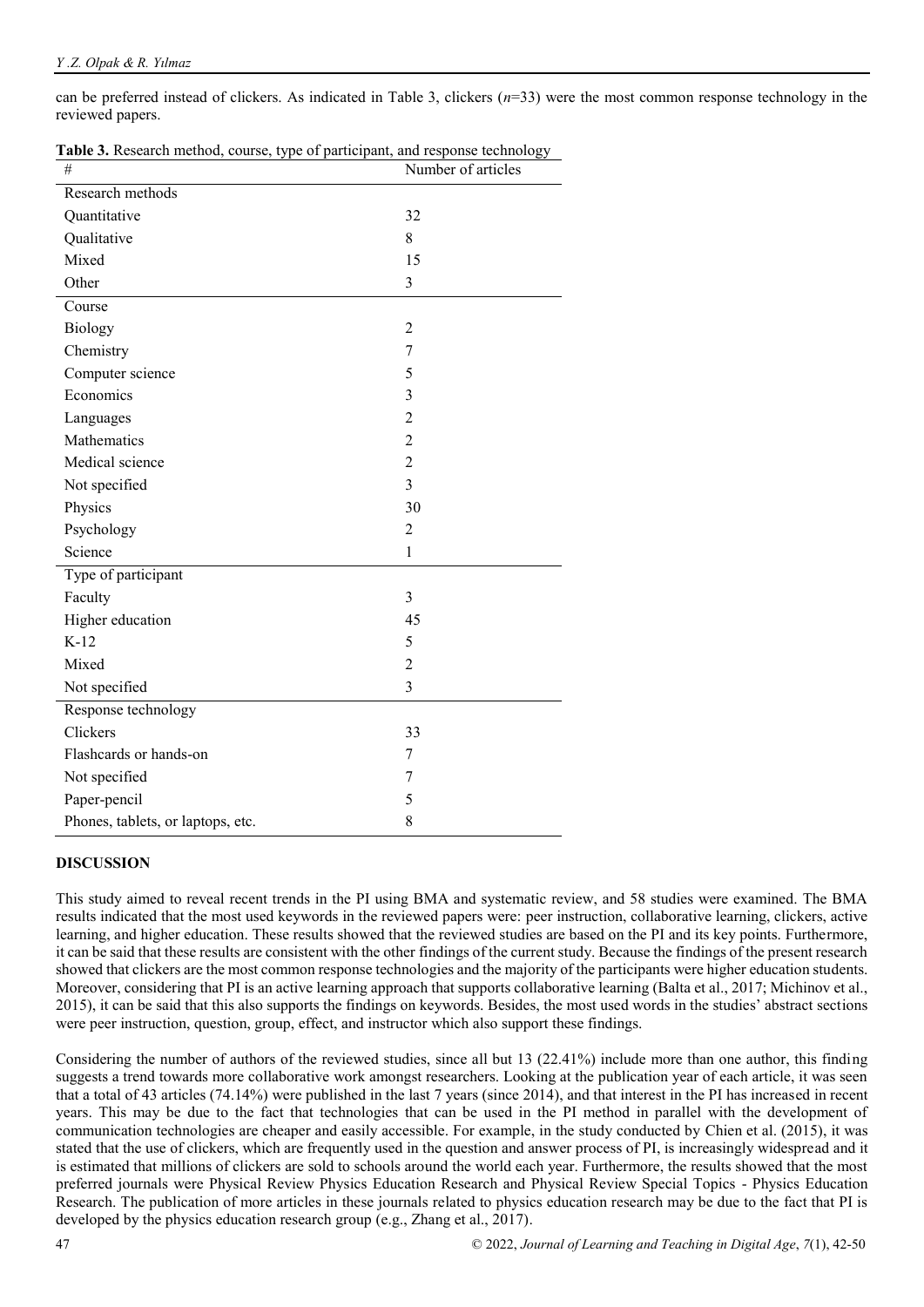The results revealed that the North America continent has dominated the findings with the highest number of research. Moreover, the USA was the country with the highest number of articles. This may be because the PI method was first applied at a university in the USA (e.g., Brown, 2020). In addition, as indicated in **Hata! Başvuru kaynağı bulunamadı.**, the three countries (USA, UK, and Canada) where more than half of the reviewed studies (51.72%) were conducted are English-speaking countries. However, it should be taken into consideration that all of the papers included in this review were written in the English language and that studies published in journals, not SSCI-indexed or written in languages other than English may have been conducted. Although the results of the present study indicate that research on PI is predominantly concentrated in the USA, it seems that there is interest in PI in other countries (e.g., Turkey, the UK) as well. It also appears that interest in PI has increased in recent years and researchers often tend to work together. In this context, the researchers from different cultures, taking into account the various individual differences of the learners, can provide more in-depth knowledge about PI by conducting new studies.

The results showed that the most preferred research method among the research methods was the quantitative research method, and 68.97% of the reviewed articles were conducted using a single research method (quantitative or qualitative). This may be due to the fact that mixed-method studies are more expensive than the single-method approach in terms of time, money, and energy (e.g., Abowitz & Toole, 2010). However, mixed-method researches can also make it easier to answer more complex research questions, as it allows combining research styles that balance strengths and weaknesses (Abowitz & Toole, 2010; Johnson & Onwuegbuzie, 2004). Moreover, reviewed studies are generally carried out in numerical courses such as physics (e.g., Zu, Munsell, & Rebello, 2019), chemistry (e.g., Pearson, 2019), and computer science (e.g., Adawi et al., 2016), and that these findings are consistent with earlier studies (e.g., Balta et al., 2017). In the study conducted by Liao et al. (2019), in a way to support these findings, it was stated that the PI method was invented for introductory physics courses and then adopted for computer science. In this context, conducting new research using mixed-method design in courses in different disciplines in future research can contribute to the literature on the PI.

The results also showed that the majority of the studies' participants were higher education students, which is consistent with an earlier meta-analysis study conducted by Balta et al. (2017). This may be due to the development of the PI method through studies conducted at a higher education institution (e.g., Zhang et al., 2017), or from researchers' choice for convenience or purposeful sampling methods. Finally, it was determined that the majority of response technologies in the reviewed papers were clickers. Moreover, in a meta-analytic study conducted by Chien et al. (2016) on clickers, it has been stated that the educational potential of clickers is of great interest by researchers and educators in various disciplines, and it can be said that tens of thousands of courses around the world are being conducted with the addition of clickers. In this context, it is recommended to conduct new researches on the effective use of different response technologies with students at different educational levels in future studies.

### **LIMITATIONS**

Whilst the present study reviewed papers written in the English language and published in SSCI-indexed journals in the WOS, future studies could review other document types (e.g., dissertations), indexes other than SSCI in the WOS (e.g., ESCI), indexed in different databases (e.g., ERIC), or written in other languages. Thus, the different datasets could be obtained and various trends related to the PI thereby revealed.

### **CONCLUSIONS**

In the present study, 58 papers published in SSCI-indexed journals related to the PI were analyzed in terms of different variables. Although the history of the PI method dates back to the 1990s, there has been an increase in the number of studies conducted in recent years. In this context, this study revealed useful results and provided an up-to-date evaluation to help researchers gain a holistic understanding of the importance of the PI, and also to understand the current research gaps in the literature.

**Ethics and Consent:** Ethics committee approval is not required as it does not involve clinical researches on humans as well as it does not contain Retrospective studies in accordance with the Law on Protection of Personal Data.

### **REFERENCES**

- Abowitz, D. A., & Toole, T. M. (2010). Mixed method research: Fundamental issues of design, validity, and reliability in construction research. *Journal of Construction Engineering and Management*, *136*(1), 108–116. https://doi.org/10.1061/(asce)co.1943-7862.0000026
- Adawi, T., Burden, H., Olsson, D., & Mattiasson, R. (2016). Characterizing software engineering students' discussions during peer instruction: Opportunities for learning and implications for teaching. *International Journal of Engineering Education*, *32*(2), 927–936.
- Akçayır, G., & Akçayır, M. (2016). Research trends in social network sites' educational use: A review of publications in all SSCI journals to 2015. *Review of Education*, *4*(3), 293–319.
- Akçayır, G., & Akçayır, M. (2018). The flipped classroom: A review of its advantages and challenges. *Computers & Education*, *126*, 334–345. https://doi.org/https://doi.org/10.1016/j.compedu.2018.07.021
- 48 © 2022, *Journal of Learning and Teaching in Digital Age*, *7*(1), 42-50 Aricò, F. R., & Lancaster, S. J. (2018). Facilitating active learning and enhancing student self-assessment skills. *International*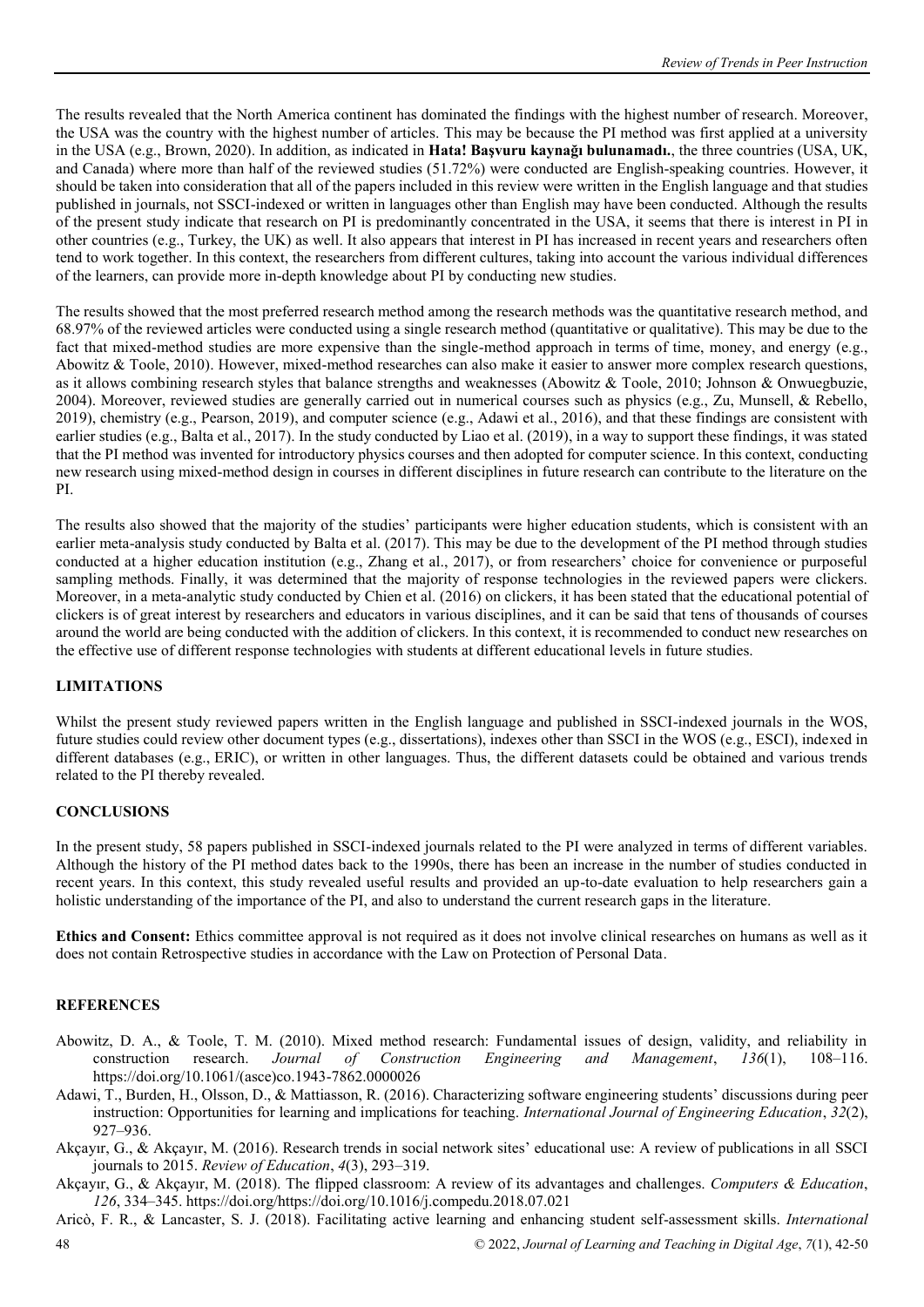*Review of Economics Education*, *29*, 6–13. https://doi.org/10.1016/j.iree.2018.06.002

Balta, N., Michinov, N., Balyimez, S., & Ayaz, M. F. (2017). A meta-analysis of the effect of peer instruction on learning gain: Identification of informational and cultural moderators. *International Journal of Educational Research*, *86*, 66–77. https://doi.org/10.1016/j.ijer.2017.08.009

- Brown, M. (2020). Seeing students at scale: How faculty in large lecture courses act upon learning analytics dashboard data. *Teaching in Higher Education*, *25*(4), 384–400. https://doi.org/10.1080/13562517.2019.1698540
- Chien, Y.-T., Chang, Y.-H., & Chang, C.-Y. (2016). Do we click in the right way? A meta-analytic review of clicker-integrated instruction. *Educational Research Review*, *17*, 1–18. https://doi.org/10.1016/j.edurev.2015.10.003
- Chien, Y.-T., Lee, Y.-H., Li, T.-Y., & Chang, C.-Y. (2015). Examining the effects of displaying clicker voting results on high school students' voting behaviors, discussion processes, and learning outcomes. *Eurasia Journal of Mathematics, Science & Technology Education*, *11*(5), 1089–1104.
- Chou, C. Y., & Lin, P. H. (2015). Promoting discussion in peer instruction: Discussion partner assignment and accountability scoring mechanisms. *British Journal of Educational Technology*, *46*(4), 839–847.
- Crompton, H., & Burke, D. (2018). The use of mobile learning in higher education: A systematic review. *Computers & Education*, *123*, 53–64.
- Dancy, M., & Henderson, C. (2010). Pedagogical practices and instructional change of physics faculty. *American Journal of Physics*, *78*(10), 1056–1063.
- Ghosh, S., & Renna, F. (2009). Using electronic response systems in economics classes. *Journal of Economic Education*, *40*(4), 354–365. https://doi.org/10.1080/00220480903297651
- Gok, T. (2015). An investigation of students' performance after peer instruction with stepwise problem-solving strategies. *International Journal of Science and Mathematics Education*, *13*(3), 561–582.
- Henderson, J. B. (2019). Beyond "active learning": How the ICAP framework permits more acute examination of the popular peer instruction pedagogy. *Harvard Educational Review*, *89*(4), 611–634.
- Hubbard, J. K., & Couch, B. A. (2018). The positive effect of in-class clicker questions on later exams depends on initial student performance level but not question format. *Computers & Education*, *120*, 1–12. https://doi.org/10.1016/j.compedu.2018.01.008
- Hung, H.-T. (2017). The integration of a student response system in flipped classrooms. *Language Learning & Technology*, *21*(1), 16–27.
- Johnson, R. B., & Onwuegbuzie, A. J. (2004). Mixed methods research: A research paradigm whose time has come. *Educational Researcher*, *33*(7), 14–26. https://doi.org/10.3102/0013189X033007014
- Jones, M. E., Antonenko, P. D., & Greenwood, C. M. (2012). The impact of collaborative and individualized student response system strategies on learner motivation, metacognition, and knowledge transfer. *Journal of Computer Assisted Learning*, *28*(5), 477–487. https://doi.org/10.1111/j.1365-2729.2011.00470.x
- Kalman, C. S., Milner-Bolotin, M., & Antimirova, T. (2010). Comparison of the effectiveness of collaborative groups and peer instruction in a large introductory physics course for science majors. *Canadian Journal of Physics*, *88*(5), 325–332.
- Kim, G. C., & Gurvitch, R. (2020). Online education research adopting the community of inquiry framework: A systematic review. *Quest*, *72*(4), 395–409. https://doi.org/10.1080/00336297.2020.1761843
- Knight, J. K., & Brame, C. J. (2018). Peer instruction. *CBE-Life Sciences Education*, *17*(2), 1–4. https://doi.org/10.1187/cbe.18-02- 0025
- Liao, S. N., Zingaro, D., Thai, K., Alvarado, C., Griswold, W. G., & Porter, L. (2019). A robust machine learning technique to predict low-performing students. *ACM Transactions on Computing Education*, *19*(3), 1–19. https://doi.org/10.1145/3277569 Mazur, E. (1997). *Peer instruction: A user's manual*. Upper Saddle River, New Jersey: Prentice-Hall.
- Michinov, N., Morice, J., & Ferrières, V. (2015). A step further in peer instruction: Using the Stepladder technique to improve learning. *Computers & Education*, *91*, 1–13. https://doi.org/10.1016/j.compedu.2015.09.007
- Nitta, H. (2010). Mathematical theory of peer-instruction dynamics. *Physical Review Special Topics Physics Education Research*, *6*(2), 6–9. https://doi.org/10.1103/PhysRevSTPER.6.020105
- Olpak, Y. Z., Baltacı, S., & Arıcan, M. (2018). Investigating the effects of peer instruction on preservice mathematics teachers' achievements in statistics and probability. *Education and Information Technologies*, *23*(6), 2323–2340. https://doi.org/10.1007/s10639-018-9717-3
- Pearson, R. J. (2017). Tailoring clicker technology to problem-based Learning: What's the best approach? *Journal of Chemical Education*, *94*(12), 1866–1872. https://doi.org/10.1021/acs.jchemed.7b00270
- Pearson, R. J. (2019). Exploring peer instruction: Should cohort clicker responses appear during or after polling? *Journal of Chemical Education*, *96*, 873–879. https://doi.org/10.1021/acs.jchemed.9b00035
- Perez, K. E., Strauss, E. A., Downey, N., Galbraith, A., Jeanne, R., & Cooper, S. (2010). Does displaying the class results affect student discussion during peer instruction? *CBE-Life Sciences Education*, *9*(2), 133–140. https://doi.org/10.1187/cbe.09–11– 0080
- Porter, L., Bailey Lee, C., Simon, B., & Zingaro, D. (2011). Peer instruction: Do students really learn from peer discussion in computing? In *Proceedings of the seventh international workshop on computing education research* (pp. 45–52) ACM.
- Tullis, J. G., & Goldstone, R. L. (2020). Why does peer instruction benefit student learning? *Cognitive Research: Principles and Implications*, *5*. https://doi.org/10.1186/s41235-020-00218-5
- Turpen, C., & Finkelstein, N. D. (2010). The construction of different classroom norms during peer instruction: Students perceive differences. *Physical Review Special Topics - Physics Education Research*, *6*(2). https://doi.org/10.1103/PhysRevSTPER.6.020123
- 49 © 2022, *Journal of Learning and Teaching in Digital Age*, *7*(1), 42-50 Versteeg, M., van Blankenstein, F. M., Putter, H., & Steendijk, P. (2019). Peer instruction improves comprehension and transfer of